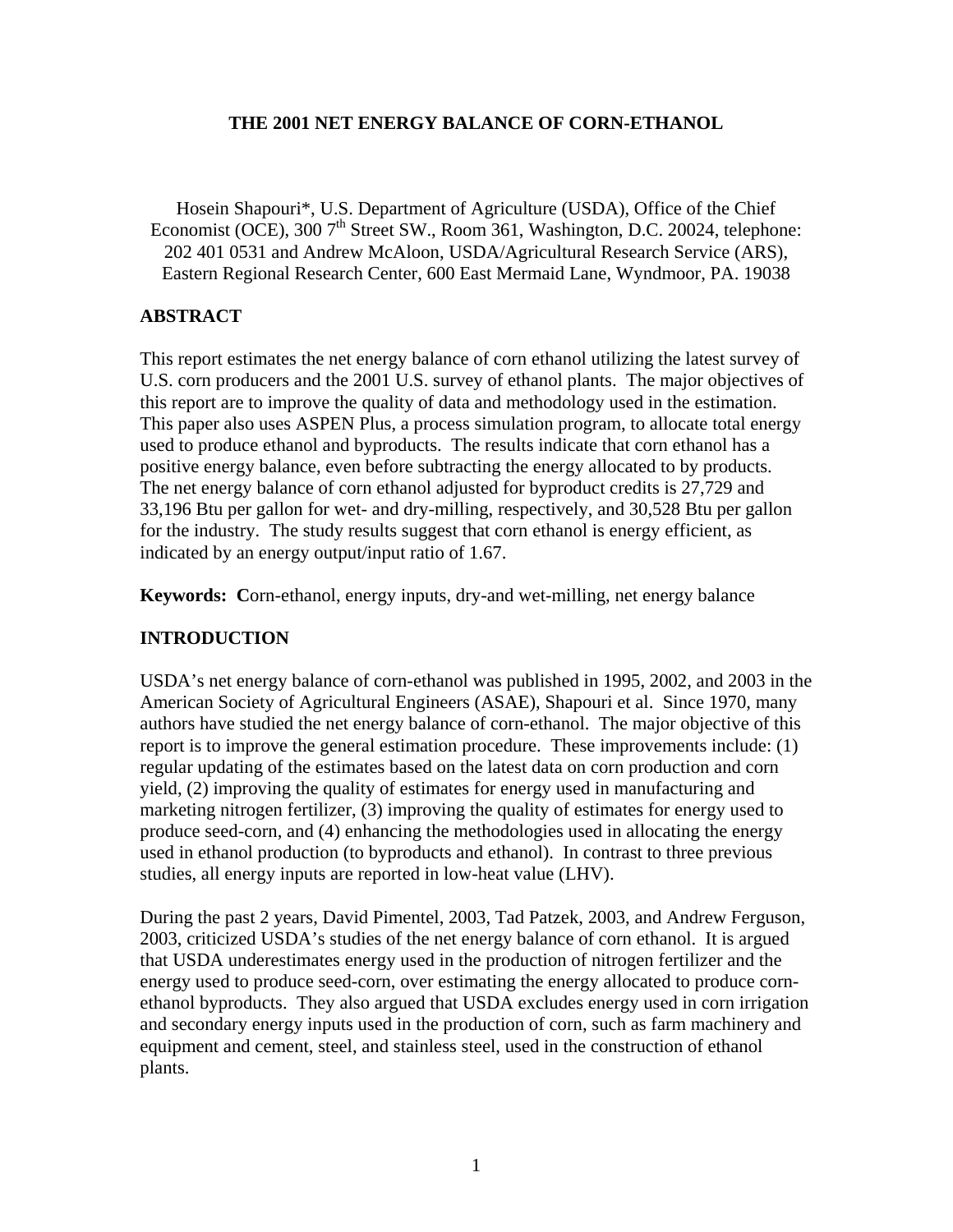### **THE NET ENERGY BALANCE**

This paper, unlike the Dr. Pimentel report, 2003, is based on straightforward methodology and highly regarded quality data from the 2001 Agricultural Resource Management Survey (ARMS), Economic Research Service, ERS/USDA, 2001 Agricultural Chemical Usage, and 2001 Crop Production, National Agricultural Statistics Service, NASS/USDA, and the 2001 survey of ethanol plants.

Direct energy used on farms, such as gasoline, diesel, LP gas (LPG), natural gas, and electricity, for the production of corn, including irrigation by States from 2001 ARMS, are available on the ERS Web site. The number of seed-corn planted per acre in 2001, custom work expenditure, tons of lime used per acre, and purchased water were also from the 2001 ARMS. Quantities of fertilizers and pesticides used per acre of corn in 2001 were published by NASS. Although corn is produced in every State, we focused our analysis on the major corn-producing States: Illinois, Indiana, Iowa, Minnesota, Nebraska, Ohio, Michigan, South Dakota, and Wisconsin. In 2001, these nine States accounted for 79 and 92 percent of U.S. corn and ethanol production, respectively.

Corn yield is a critical part of the net energy balance estimation. Although the corn yield has been rising over time, the annual variation is very volatile. Therefore, we used a 3 year average yield instead of the average yield for the survey year. The 2000-02 weighted average corn yield in each State was used to convert farm inputs from a per acre basis to a per bushel basis (2001 Crop Production, NASS). Table 1 shows the nine-State energy input data per acre of corn and nine-State weighted average for the 2001 ARMS.

|                      |               |        |        |        |           |          |             |        |                      |       | 9-State<br>Weighted |
|----------------------|---------------|--------|--------|--------|-----------|----------|-------------|--------|----------------------|-------|---------------------|
|                      |               | IL     | IN     | IA     | <b>MN</b> | NE.      | OH          | MI     | SD                   |       | WI average          |
| <b>Yield 2000-02</b> |               |        |        |        |           |          |             |        |                      |       |                     |
| average              | Bushels/acre  | 146.31 | 141.85 | 152.06 | 144.35    | 133.66   | 125.8       |        | 114.78 105.82 131.48 |       | 139.34              |
| Seed                 | Kernels/acre  | 29158  | 28281  | 29855  | 30816     | 26619    | 28934       | 27867  | 25270                | 29860 | 28739               |
| Fertilizer:          |               |        |        |        |           |          |             |        |                      |       |                     |
| Nitrogen             | pounds/acre   | 154.53 | 147.33 | 125.04 | 113.74    | 131.73   | 168.3       | 125.52 | 109.09               | 106.6 | 133.52              |
| Potash               | pounds/acre   | 116.81 | 132.32 | 68.72  | 61.82     | 21.14    | 112         | 102.1  | 31.99                | 56.01 | 88.2                |
| Phosphate            | pounds/acre   | 80.88  | 67.28  | 57.32  | 46.31     | 35.18    | 67.39       | 50.06  | 45.54                | 37.43 | 56.81               |
| Lime                 | pounds/acre   | 20     | 20     | 20     | 0         | $\Omega$ | 20          | 20     | 0                    | 60    | 15.67               |
| Energy:              |               |        |        |        |           |          |             |        |                      |       |                     |
| <b>Diesel</b>        | Gallons/acre  | 3.7    | 4.6    | 4.6    | 5.4       | 12.4     | 4.3         | 7.2    | 4.4                  | 7.4   | 6.85                |
| Gasoline             | Gallons/acre  | 1.5    | 2.1    | 1.2    | 1.7       | 2.1      | 1.6         | 2.5    | 1.5                  | 1.4   | 3.4                 |
| <b>LPG</b>           | Gallons/acre  | 2.8    | 3.2    | 7.2    | 8.5       | 4.1      | 5.6         | 3.6    | 0.5                  | 1.9   | 3.42                |
| Electricity          | kWh/acre      | 9.6    | 28.3   | 16.8   | 26.8      | 152.5    | 10          | 25.5   | 27.4                 | 6.6   | 33.59               |
| <b>Natural Gas</b>   | Cubic ft/acre | 76.9   | 144.2  | 0      | 45.8      | 964      | 164         | 223.1  | 7                    | 124   | 245.97              |
| Custom work          | Dol./acre     | 13.45  | 7.8    | 9.9    | 8.58      | 7.93     | 8.29        | 9.8    | 9.3                  | 15.26 | 10.12               |
| Chemicals            | Pounds/acre   | 3.28   | 3.19   | 2.84   | 2         | 2.17     | 3.7         | 3.15   | 1.83                 | 2.17  | 2.66                |
| Purchased water      | Dol./acre     | 0      | 0      | 0      | 0         | 1.2      | $\mathbf 0$ | 0      | 0                    | 0     | 0.18                |

Table 1--Energy-related inputs used to grow corn in nine States and nine-State weighted average, 2001

Source: USDA, Economic Research Service and Office of Energy Policy and New Uses.

In previous studies, we assumed that energy used to produce seed-corn is equal to 1.5 times the energy used to produce corn. The review of literature and comments on our reports indicated that seed-corn production requires more energy because the seed-corn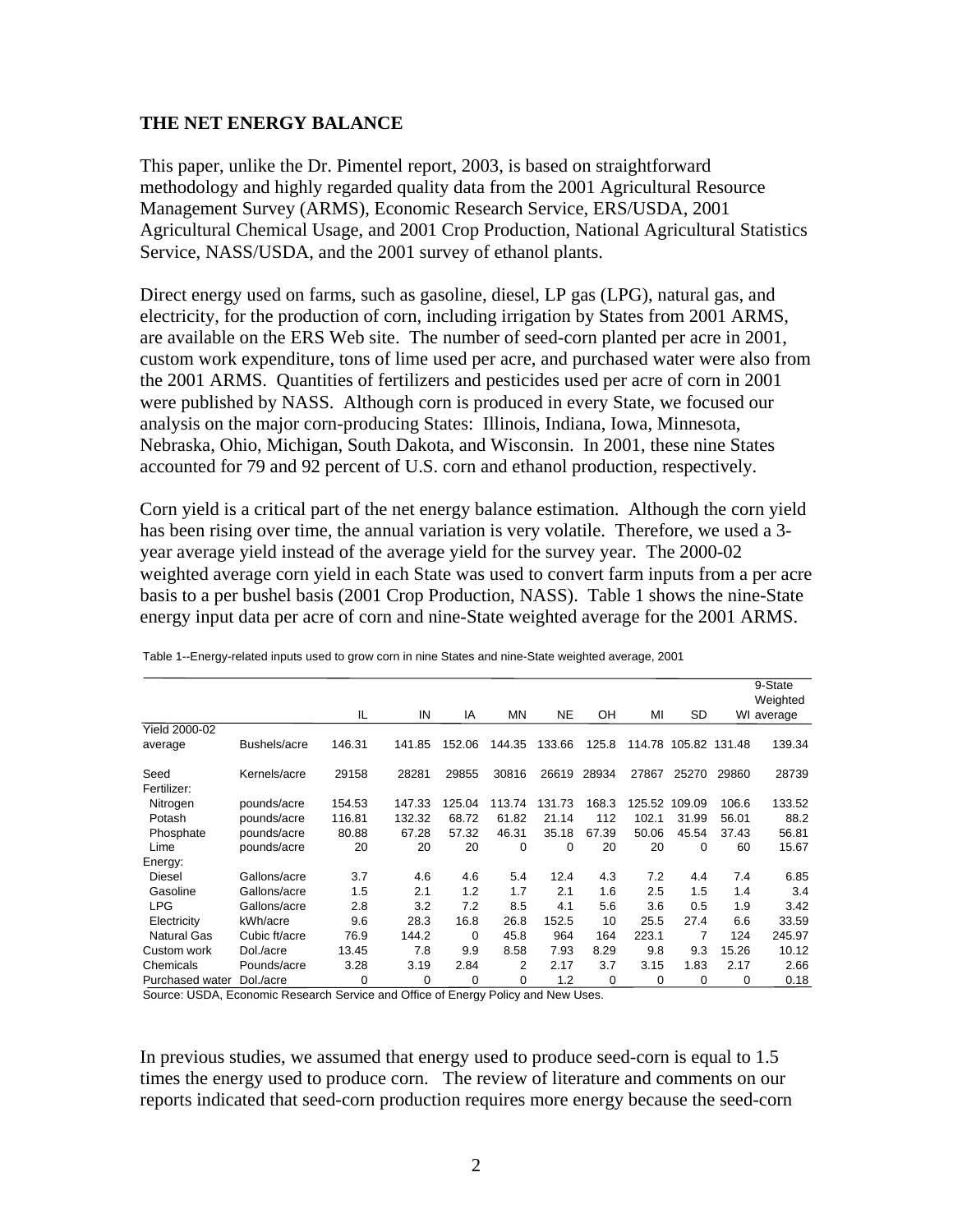yield per acre is low and requires a considerable amount of electrical energy to process seed-corn including drying, shelling, grading, cleaning and storage. Based on an unpublished report prepared by Michael Graboski, 2002, for the National Corn Grower Association, the energy required for growing and processing seed-corn is estimated at 4.7 times that required for production of corn. The factor of 4.7 is used in this study.

The amount of energy used to produce a pound of nitrogen has been estimated in several studies. The values range from 18,392 Btu of high heat value (HHV) per pound, Shapouri et al, 2002, to over 33,590 Btu LHV per pound, Pimentel 2003. For this report, we asked Keith Stokes, President of the Stokes Engineering Company and fertilizer expert, to estimate the energy used in the production of nitrogen, phosphate, and potash fertilizers. His estimates of energy used (LHV) to make and deliver nutrients are 24,500 Btu per pound of N, 4,000 Btu per pound of  $P_2O_5$ , and 3,000 Btu per pound of  $K_2O$ .

The energy used to produce herbicides and insecticides are from Wang et al.1999, the Greenhouse Gas Regulated Emissions and Energy Use in Transportation (GREET) model, Argonne National laboratory. More than 153,000 Btu of energy is required to produce a pound of herbicides, and about 158,000 Btu of energy is required to produce a pound of insecticides. A weighted average of over 154,000 Btu of energy is used per pound of pesticides. Farm-related energy inputs are converted per bushel and then to Btu of energy per bushel of corn by multiplying each input by its LHV. The energy required for hauling these inputs to farms, excluding fertilizer, was also estimated. The energy used to produce fertilizers includes energy used to deliver fertilizer to farm. The total energy requirements for farm inputs are given in Table 2.

The energy associated with transporting the corn from local storage facilities to ethanol plants was estimated by the GREET model. The average energy used for transporting a bushel of corn was 5,636 Btu or about 2,120 Btu per gallon of ethanol.

Ethanol production facilities include both dry- and wet-milling operations. Dry mills are usually smaller than wet mills and are built primarily to produce ethanol. Wet mills are bio-refineries and produce a wide range of products such as ethanol, high fructose corn syrup (HFCS), starch, food and feed additives, and vitamins. Thermal and electrical powers are the main types of energy used in both types of processing plants. Wet mills usually generate both electrical and thermal energy from burning natural gas or coal. Dry mills use natural gas to produce steam and purchase electricity from a utility.

The energy used to convert corn to ethanol is based on a U.S. survey conducted in 2001 by BBI International. On the average, dry mill ethanol plants used 1.09 Kwh of electricity and about 34,700 Btu of thermal energy (LHV) per gallon of ethanol. When energy losses to produce electricity and natural gas were taken into account, the average dry mill ethanol plant consumed about 47,116 Btu of primary energy per gallon of ethanol produced. Wet mill ethanol plants that participated in the survey used 49,208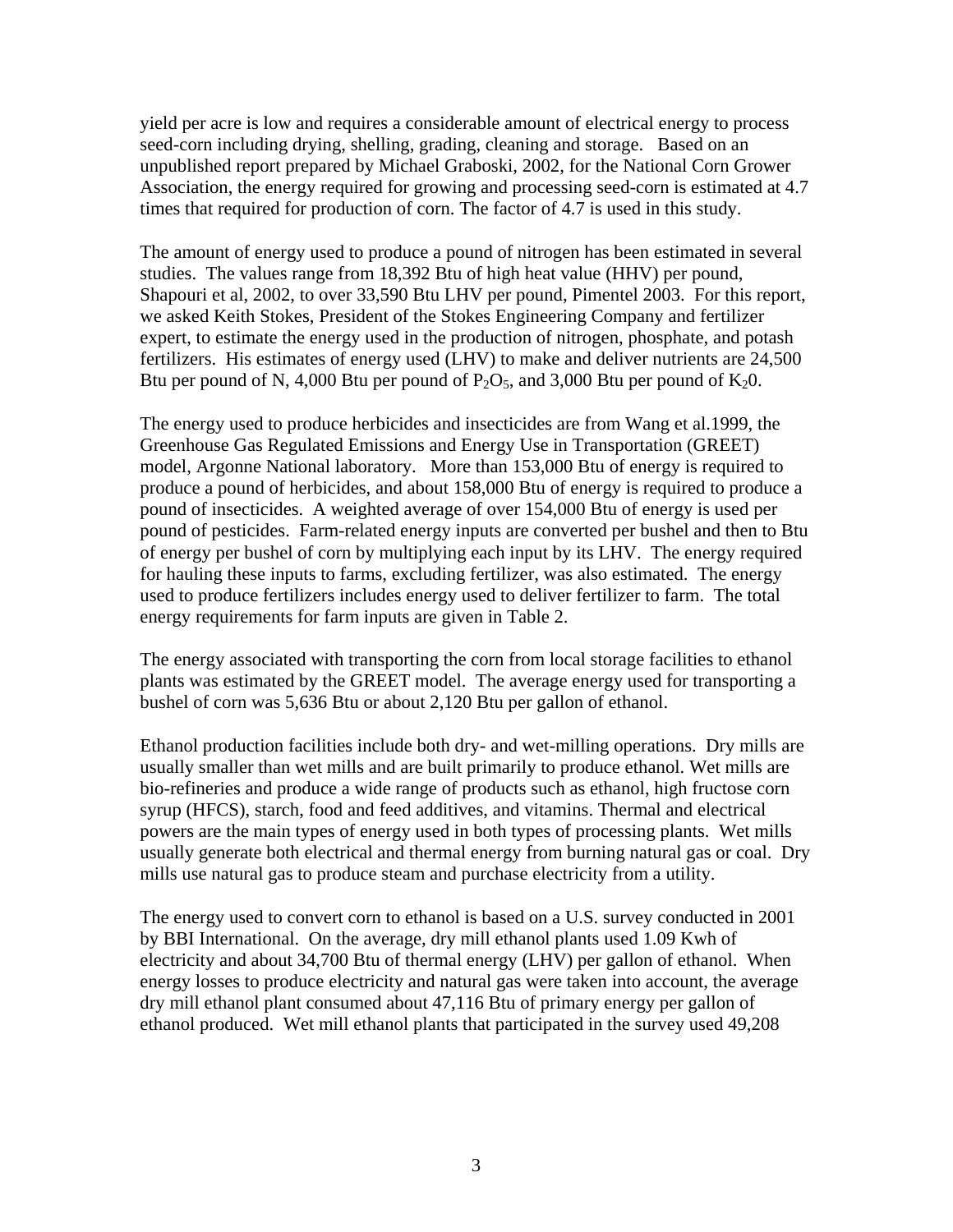|  | Table 2--Total energy requirements of farm inputs for nine State and nine-State weighted average, 2001 |  |
|--|--------------------------------------------------------------------------------------------------------|--|
|  |                                                                                                        |  |

|                    |       |       |             |             |                   |             |          |       |       | 9-State                |
|--------------------|-------|-------|-------------|-------------|-------------------|-------------|----------|-------|-------|------------------------|
|                    | IL    | IN    | IA          | <b>MN</b>   | <b>NE</b>         | OH          | MI       | SD    |       | Weighted<br>WI average |
|                    |       |       |             |             | <b>BTU/bushel</b> |             |          |       |       |                        |
| Seed               | 525   | 557   | 451         | 512         | 804               | 780         | 827      | 623   | 548   | 603                    |
| Fertilizer:        |       |       |             |             |                   |             |          |       |       |                        |
| Nitrogen           | 25876 | 25446 | 20147       | 19305       | 24146             | 32764       | 26792    | 25257 | 19864 | 23477                  |
| Potash             | 2395  | 2798  | 1356        | 1285        | 474               | 2670        | 2669     | 907   | 1278  | 1899                   |
| Phosphate          | 2211  | 1897  | 1508        | 1283        | 1053              | 2142        | 1745     | 1721  | 1139  | 1631                   |
| Lime               | 76    | 79    | 73          | 0           | $\Omega$          | 89          | 97       | 0     | 255   | 63                     |
| Energy:            |       |       |             |             |                   |             |          |       |       |                        |
| Diesel             | 3853  | 4941  | 4609        | 5700        | 14136             | 5207        | 9558     | 6336  | 8576  | 7491                   |
| Gasoline           | 1478  | 2135  | 1138        | 1698        | 2266              | 1834        | 3141     | 2044  | 1536  | 3519                   |
| <b>LPG</b>         | 1644  | 1938  | 4067        | 5058        | 2635              | 3823        | 2694     | 406   | 1241  | 2108                   |
| Electricity        | 614   | 1868  | 1035        | 1739        | 10685             | 744         | 2081     | 2425  | 470   | 2258                   |
| <b>Natural Gas</b> | 550   | 1063  | $\mathbf 0$ | 332         | 7544              | 1363        | 2033     | 69    | 986   | 1846                   |
| Custom work        | 2001  | 1197  | 1417        | 1294        | 1291              | 1434        | 1859     | 1913  | 2526  | 1581                   |
| Chemicals          | 3453  | 3464  | 2877        | 2134        | 2501              | 4530        | 4227     | 2664  | 2542  | 2941                   |
| Purchased water    | 0     | 0     | 0           | $\mathbf 0$ | 946               | $\mathbf 0$ | $\Omega$ | 0     | 0     | 136                    |
| Input hauling      | 143   | 167   | 178         | 176         | 242               | 209         | 254      | 121   | 251   | 202                    |
| Total              | 44821 | 47551 | 38856       | 40516       | 68723             | 57590       | 57977    | 44486 | 41212 | 49753                  |

Btu per gallon of natural gas and coal, on average, to produce steam and electricity in the plants. After adjustments for energy losses to produce natural gas and coal, on the average, a wet mill ethanol plant used 52,349 Btu of energy to make a gallon of ethanol.

The average energy associated with the transport of ethanol from ethanol plants to refueling stations was estimated by the GREET model. The average energy used for transporting a gallon of ethanol was 1,487 Btu per gallon for both dry and wet milling.

The production of ethanol comes with a range of byproducts, such as distillers dried grains with soluble (DDGS) in the dry milling operation, and corn gluten feed (CGF), corn gluten meal (CGM), and corn oil in the wet milling process. The energy used to produce corn and convert corn to ethanol, including hauling corn from farms or grain elevators to ethanol plants, should be allocated to ethanol and byproducts.

In the previous studies, we used a replacement method to allocate total energy to ethanol and byproducts. For this report, we used ASPEN Plus, a process simulation program, to allocate the energy used in the plants to ethanol and byproducts. On the average, 59 and 64 percent of the energy used to convert corn to ethanol is allocated to ethanol in dry- and wet-mills respectively.

Energy is used to produce and transport corn to ethanol plants allocated to starch and other corn kernel components, such as fiber, germ, and protein. Only starch is converted to ethanol. On the average, starch accounts for 66 percent of the corn kernel weight (15 percent moisture). Therefore, 66 percent of energy used to produce and transport corn to ethanol plants is allocated to ethanol and 34 percent to byproducts.

Energy used in the production of secondary inputs, such as farm machinery and equipment used in corn production, and cement, steel, and stainless steel used in the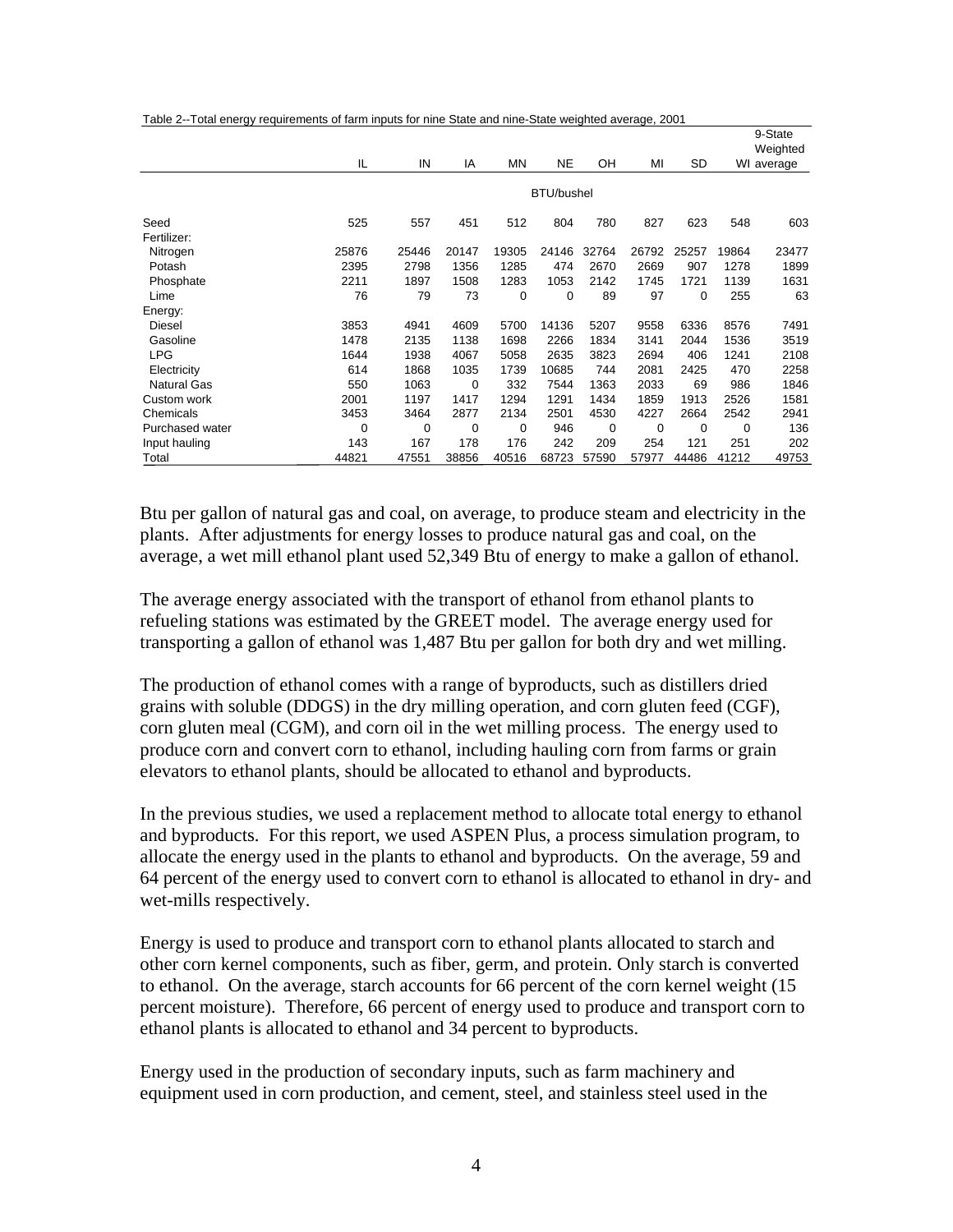construction of ethanol plants, are not included in our study. Available information in this area is old and outdated. Pimentel, in his latest report (2003), used the 1979 Slesser and Lewis to estimate the energy used in the production of steel, stainless steel, and cement.

# **RESULTS**

All energy inputs used in the production of ethanol is adjusted for energy efficiencies developed by GREET model. The estimated energy efficiencies are for gasoline (80.5) percent), diesel fuel (84.3 percent), LPG (98.9 percent), natural gas (94 percent), coal (98 percent), electricity (39.6 percent), and transmission loss (1.087 percent). After adjusting the energy inputs by these energy efficiencies, the total estimated energy required to produce a bushel of corn in 2001 was 49,753 Btu.

Table 3 summarizes the input energy requirements, by phase of ethanol production on a Btu per gallon basis (LHV) for 2001, without byproduct credits. Energy estimates are provided for both dry- and wet-milling as well as industry average. In each case, corn ethanol has a positive energy balance, even before subtracting the energy allocated to byproducts.

Table 4 presents the final net energy balance of corn ethanol adjusted for byproducts. The net energy balance estimate for corn ethanol produced from wet-milling is 27,729 Btu per gallon, the net energy balance estimate for dry-milling is 33,196 Btu per gallon, and the weighted average is 30,528 Btu per gallon. The energy ratio is 1.57 and 1.77 for wet- and dry-milling, respectively, and the weighted average energy ratio is 1.67.

| gallon without coproduct energy credits, 2001 |                             |                |         | gallon with coproduct energy credits, 2001 |                 |         |         |  |  |
|-----------------------------------------------|-----------------------------|----------------|---------|--------------------------------------------|-----------------|---------|---------|--|--|
|                                               | Weighted<br>Milling process |                |         |                                            | Milling process | Weigted |         |  |  |
| <b>Production process</b>                     | Drv                         | Wet            | average | Production process                         | Dry             | Wet     | average |  |  |
|                                               |                             | Btu per gallon |         |                                            | Btu per gallon  |         |         |  |  |
| Corn production                               | 18875                       | 18551          | 18713   | Corn production                            | 12457           | 12244   | 12350   |  |  |
| Corn transport                                | 2138                        | 2101           | 2120    | Corn transport                             | 1411            | 1387    | 1399    |  |  |
| Ethanol conversion                            | 47116                       | 52349          | 49733   | Ethanol conversion                         | 27799           | 33503   | 30586   |  |  |
| ethanol distribution                          | 1487                        | 1487           | 1487    | ethanol distribution                       | 1467            | 1467    | 1467    |  |  |
| Total energy used                             | 69616                       | 74488          | 72052   | Total energy used                          | 43134           | 48601   | 45802   |  |  |
| Net energy value                              | 6714                        | 1842           | 4278    | Net energy value                           | 33196           | 27729   | 30528   |  |  |
| Energy ratio                                  | 1.10                        | 1.02           | 1.06    | Energy ratio                               | 1.77            | 1.57    | 1.67    |  |  |

Table 3--Energy use and net energy value per Table 4--Energy use and net energy value per gallon without coproduct energy credits, 2001 gallon with coproduct energy credits, 2001

| iul unungy uruulu, 2001 |                |          | ganon with coproduct cricity credits, 200 i |                 |       |         |  |  |  |
|-------------------------|----------------|----------|---------------------------------------------|-----------------|-------|---------|--|--|--|
| Milling process         |                | Weighted |                                             | Milling process |       | Weigted |  |  |  |
| Dry                     | Wet            | average  | <b>Production process</b>                   | Dry             | Wet   | average |  |  |  |
|                         | Btu per gallon |          |                                             | Btu per gallon  |       |         |  |  |  |
| 18875                   | 18551          | 18713    | Corn production                             | 12457           | 12244 | 12350   |  |  |  |
| 2138                    | 2101           | 2120     | Corn transport                              | 1411            | 1387  | 1399    |  |  |  |
| 47116                   | 52349          | 49733    | Ethanol conversion                          | 27799           | 33503 | 30586   |  |  |  |
| 1487                    | 1487           | 1487     | ethanol distribution                        | 1467            | 1467  | 1467    |  |  |  |
| 69616                   | 74488          | 72052    | Total energy used                           | 43134           | 48601 | 45802   |  |  |  |
| 6714                    | 1842           | 4278     | Net energy value                            | 33196           | 27729 | 30528   |  |  |  |
| 1.10                    | 1.02           | 1.06     | Energy ratio                                | 1.77            | 1.57  | 1.67    |  |  |  |

# **REFERENCES**

Ferguson, A. 2003. *Implication of the USDA 2002 Update on Ethanol from Corn*.Vol.3, No 1. Manchester, UK.: The Optimum Population Trust. Graboski, Michael. 2002. *Fossil Energy Use in the Manufacturing of Corn Ethanol*. Denver, CO.: Colorado School of Mines. Patzek, Tad. & CE24 Freshman Seminar Students. 2003. *Ethanol from Corn: Clean Renewable Fuel for the Future, or Drain on our Resources and Pockets? Vol. 12, No. 2,*  Netherlands.: *Natural Resources Research,* Kluwer Academic Publishers.